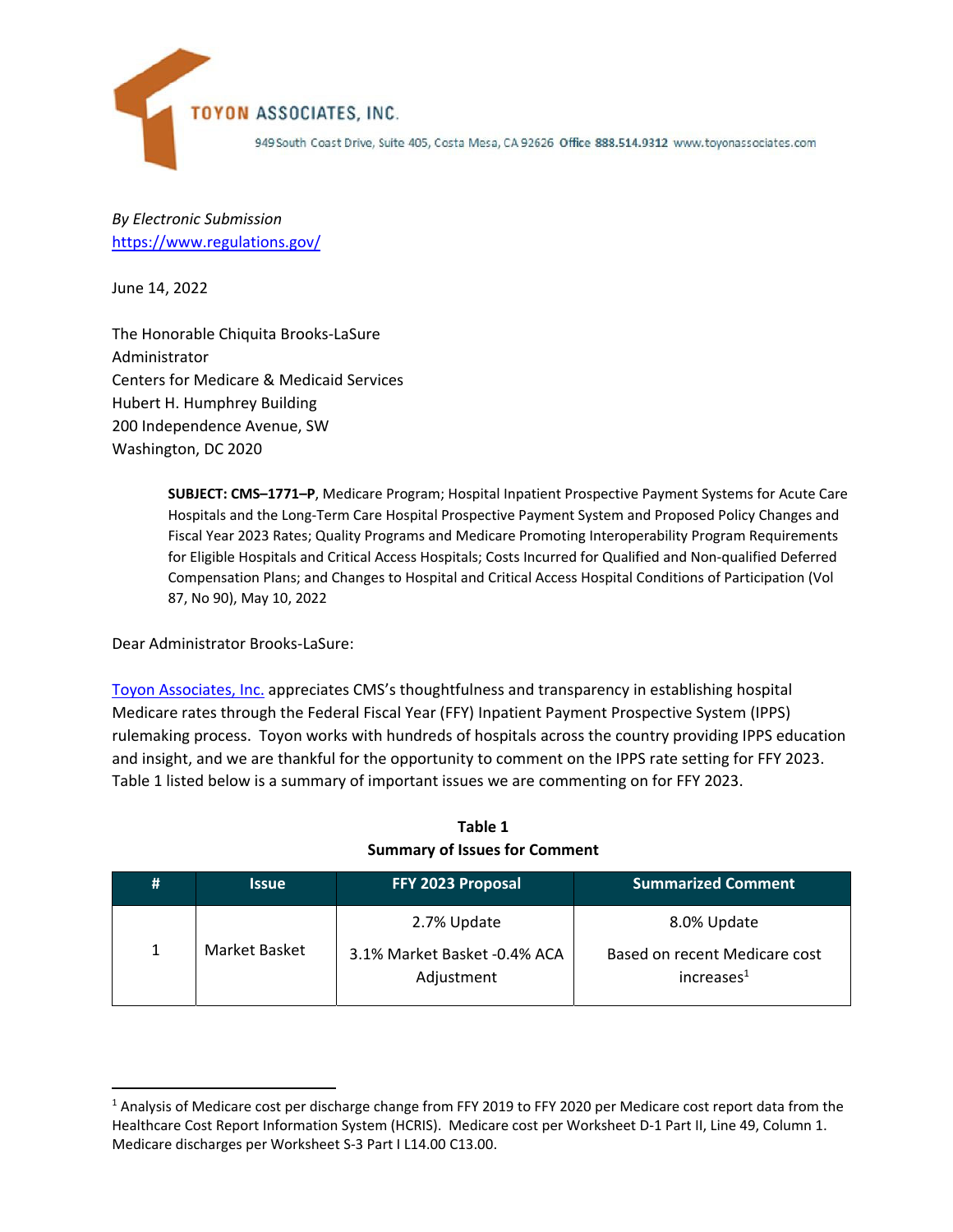Toyon Associates, Inc. **June 14, 2022** 

## FFY 2023 IPPS Proposed Rule Comments **Page 3** And the US and the Page 3 And the Page 3

 $\sqrt{2}$ 

| $\overline{2}$ | Outliers                                                   | \$43,214<br><b>Fixed Loss Threshold</b><br>(40% increase from PY)                                     | Reduce threshold in anticipation of<br>less COVID-19 hospitalizations in FFY<br>2023                                                                       |
|----------------|------------------------------------------------------------|-------------------------------------------------------------------------------------------------------|------------------------------------------------------------------------------------------------------------------------------------------------------------|
| 3              | UC DSH Factor 1                                            | $-5542M$<br>Reduction to FFY 2023 UC DSH<br>Payments                                                  | Increase Factor 1 discharge<br>adjustment considering forecasts of<br>increased Medicare utilization                                                       |
| 4              | <b>UC DSH Factor 2</b>                                     | 65.71%<br>-0.03 from prior yr<br>-0.07 from penultimate yr                                            | Increase Factor 2 to reflect<br>projections of increases to the<br>national uninsured population                                                           |
| 5              | <b>Empirical DSH</b><br>Section 1115<br><b>Waiver Days</b> | Medicaid patients regarded as<br>eligible from 1115 Waiver w/<br>essential health benefits (EHB)      | Clarification on premium assistance<br>days "for which the premium<br>assistance is equal to or greater than<br>90 percent of the cost of the<br>coverage" |
| 6              | NP95 Respirator<br>Payments                                | Reimbursement for the<br>incremental cost of using<br>wholly domestically produced<br>N95 respirators | Supported and request CMS<br>reimburse for all patients (not only<br>Medicare) in bi-weekly lump sum<br>payments                                           |

## **1. Market Basket Update**

CMS proposes a FFY 2023 update factor of 2.7%. The 2.7% is net of the market basket adjustment of 3.1%, reduced by the ACA Productivity Adjustment of ‐0.4%. Toyon does not believe the 3.1% market basket reflects current market conditions, especially given the "stranded costs" of COVID‐19 impacting hospitals across the country.

**Toyon proposes CMS apply a market basket increase of 8.0% representing current trends in the allowable Medicare costs per risk‐adjusted discharge (Table 2 below).** Toyon also proposes CMS withhold the -0.4% ACA labor adjustment until a federal fiscal year in which hospitals are not operating under the public health emergency (PHE).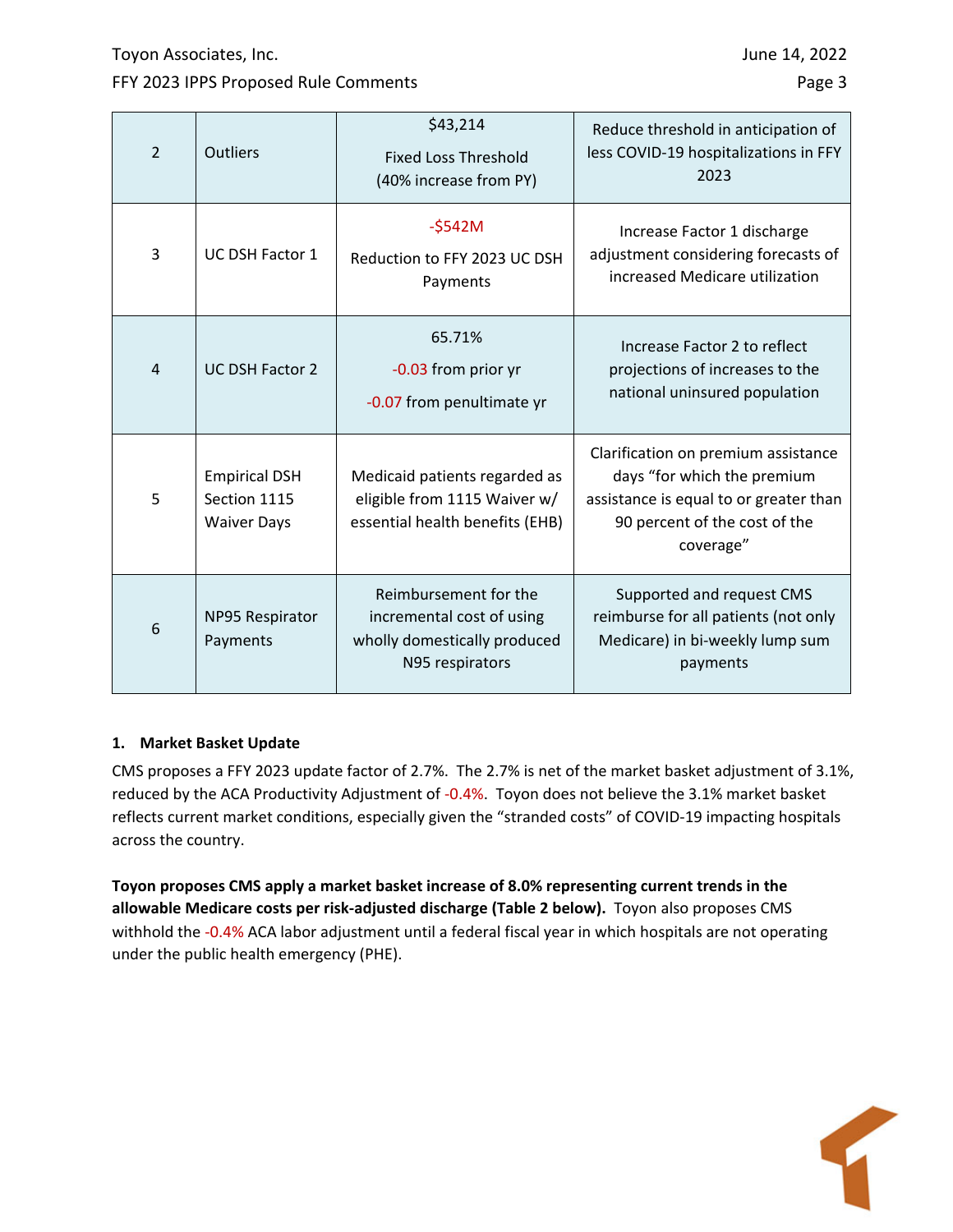# Toyon Associates, Inc. June 14, 2022 FFY 2023 IPPS Proposed Rule Comments **Page 4** and the state of the Page 4

The notable increased cost of patient labor<sup>2</sup> is one example of COVID-19 "stranded cost". A March 2022 Report<sup>3</sup> from NSI Nursing Solutions, Inc. states "due to COVID, travel nurse rates jumped over 200%, with premiums averaging \$154/hr. and ranging to \$225/hr." The NSI report also states registered nurses (RNs) are leaving patient care at an "alarming rate" (8.4% increase over the prior year). NSI estimates, on average, hospitals are annually losing "between \$5.2m and \$9m" due to this increased turnover.

To highlight recent cost increases, and the need for a larger market basket increase, Toyon performed an analysis of Medicare cost per inpatient discharge using the latest available HCRIS data<sup>4</sup>. Toyon requests CMS consider a market basket update of 8.0%, consistent with the most recent known Medicare cost per discharge. We believe the 8.0% is a better reflection of hospital price inflation.



## **2. Outlier Fixed Loss Threshold**

CMS proposes a FFY 2023 outlier fixed loss ratio of \$43,214. This ratio reflects a significant and aberrant increase of 12,266 (39.5%) as compared to the FFY 2022 outlier ratio of \$30,988 (see Table 3 for five‐year

3 https://www.nsinursingsolutions.com/Documents/Library/NSI\_National\_Health\_Care\_Retention\_Report.pdf

<sup>4</sup> Analysis of Medicare cost per discharge change from FFY 2019 to FFY 2020 per Medicare cost report data from the Healthcare Cost Report Information System (HCRIS). Medicare cost per Worksheet D‐1 Part II, Line 49, Column 1. Medicare discharges per Worksheet S‐3 Part I L14.00 C13.00.



<sup>&</sup>lt;sup>2</sup> Toyon does not believe future wage index adjustments will account for the patient labor cost increase. The wage index system is budget neutral and would not recognize the national "stranded" costs new to the industry. Furthermore, only recognizing these costs through the wage index would cause a great disparity in payments between hospitals in high-cost core-based statistical areas (CBSA) and other IPPS hospitals.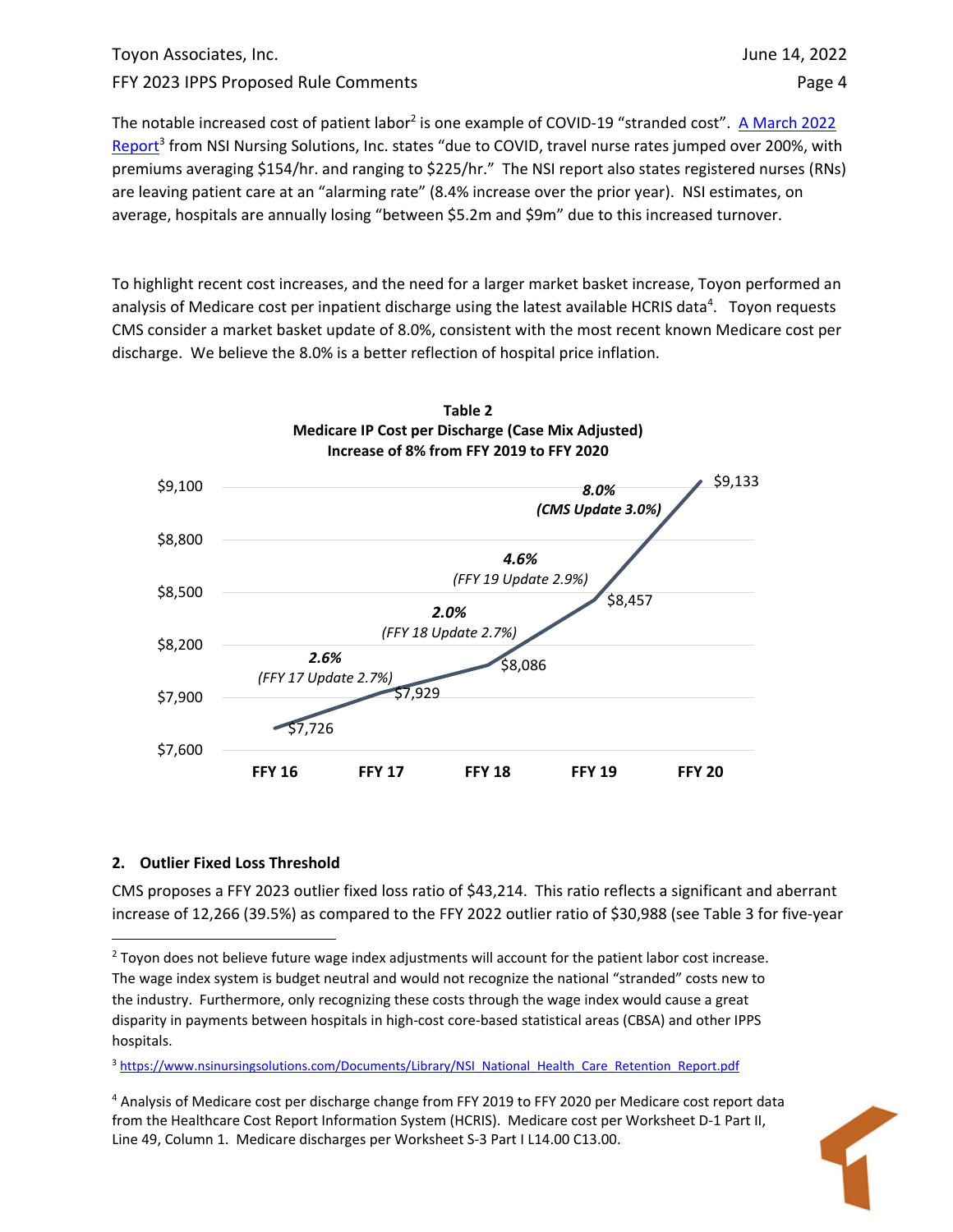trend). CMS determines this ratio using claims data from FFY 2021 (MedPAR<sup>5</sup>) and charge increases comparing 2018-2019 (excluding COVID-19 data) from the Provider Specific File (PSF)<sup>6</sup>.

Toyon is concerned providers will not be reimbursed outlier payments, for actual outlier cases in FFY 2023, using an over-inflated fixed loss ratio of \$43,214. Considering the anticipated decrease in COVID-19 hospitalizations, it will be difficult for providers to be reimbursed for outlier cases with a 39.5% increase to the annual threshold.

Toyon proposes CMS apply claims data from before the COVID-19 PHE (i.e., 2018 - 2019), aligning with **years CMS proposes to use for charge inflation.** The use of pre‐COVID‐19 data will result in a more reasonable fixed loss outlier threshold in FFY 2023. As displayed below in Table 3, CMS's Proposed FFY 2023 fixed loss outlier threshold is a significant 39.5% increase and is aberrant compared to the past 4 years.



# **3. Uncompensated Care (UC) DSH Factor 1**

CMS proposes a FFY 2023 Factor 1 update resulting in a reduction of ‐\$542 million from baseline (2019) DSH expenditure estimates. FFY 2023 is the first year under the UC DSH program where anticipated DSH expenditures for the upcoming federal year are less than the baseline year. For instance, in FFY 2021 and FFY 2022 the Factor 1 update increased projected DSH expenditures by \$1.2 billion and \$100 million, respectively.

The primary factor causing the projected decrease in DSH expenditures is the Factor 1 "discharge" update. As compared to FFY 2022, CMS proposes to reduce its (compounding) estimates of discharges by -0.0660 and -0.0520 for FFY 2021 and FFY 2022, respectively. This is further illustrated in Table 4 below.

<sup>6</sup> if charge data from 2020‐2021 was applied, it would result in an aberrant fixed‐loss ratio of \$58,798.



<sup>5</sup> Medicare Provider Analysis and Review File (MedPAR)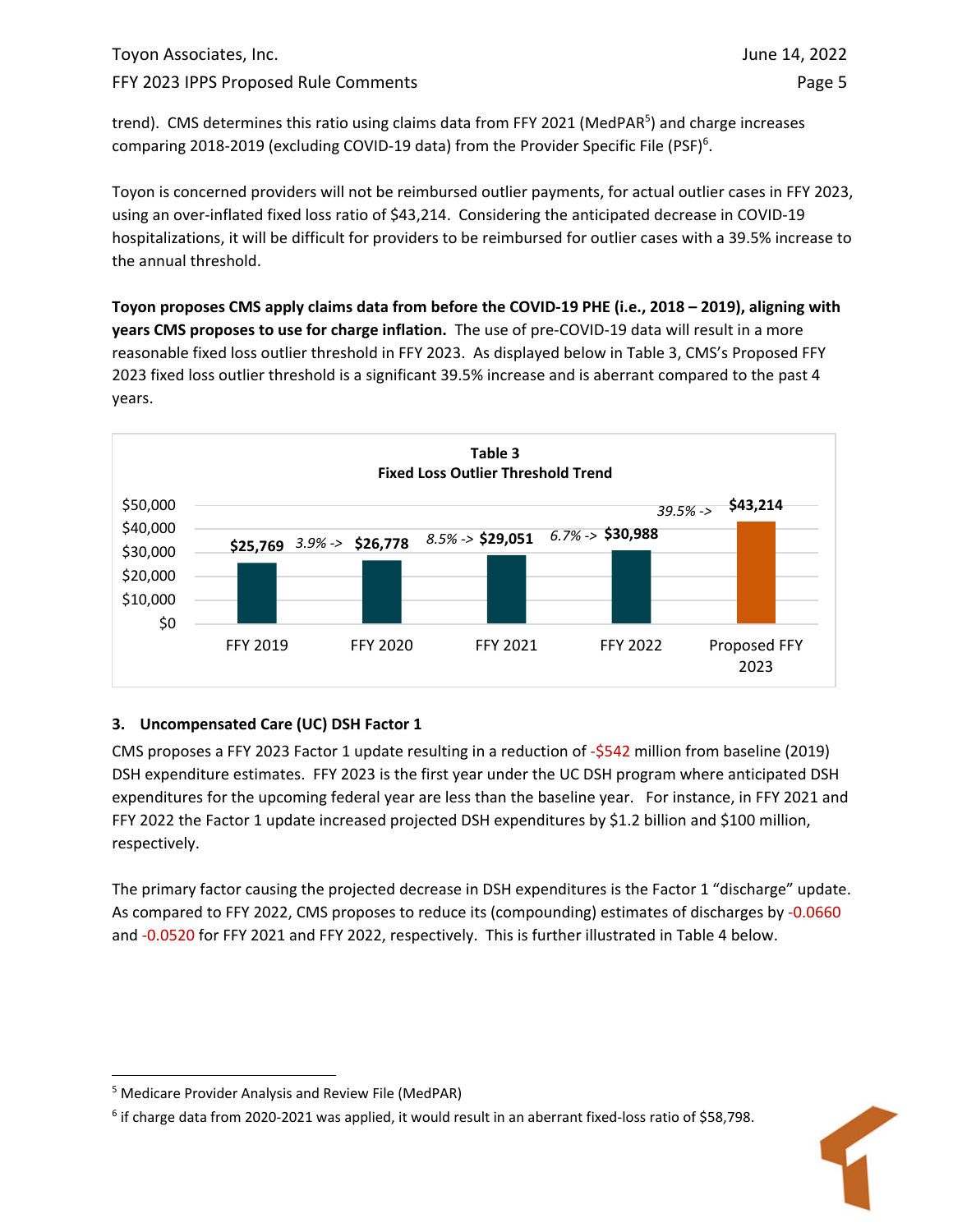| Table 4                                 |  |  |  |  |  |  |
|-----------------------------------------|--|--|--|--|--|--|
| <b>Factor 1 Discharge Update Factor</b> |  |  |  |  |  |  |

| <b>FFY</b> | FFY 2022 Discharge<br><b>Factor</b> | <b>Proposed FFY 2023</b><br><b>Discharge Factor</b> | Variance |
|------------|-------------------------------------|-----------------------------------------------------|----------|
| 2020       | 0.8620                              | 0.8570                                              | 0.0050   |
| 2021       | 0.9470                              | 1.0130                                              | (0.0660) |
| 2022       | 1.0070                              | 1.0590                                              | (0.0520) |
| 2023       | 1.0100                              | N/A                                                 | N/A      |

Toyon proposes CMS adjust its discharges for FFY 2022 data that is incomplete and impacted by COVID-**19 data (e.g., the Omicron variant).** Presuming CMS uses FY 2021 MedPAR claims data in its estimate of discharges for the Factor 1 discharge update, any claims from FFY 2022 are limited to less than 3 months of data (Oct. 21 – Dec. 21), and likely atypically impacted by aberrations caused by a spike in COVID‐19. Toyon believes a larger data set for the 2022 discharge estimates would result in a more accurate Factor 1 discharge update adjustment.

Furthermore, in CMS's Advanced and Final Notice of 2023 Medicare Advantage rates<sup>7</sup>, CMS states "CY 2023 risk scores will utilize diagnoses from 2022 dates of service, and we expect that utilization in 2022 will rebound." **Toyon proposes CMS apply this same expectation (i.e., rebound of 2022 volume) to the Factor 1 discharge factor adjustment.** 

## **4. Uncompensated Care (UC) DSH Factor 2**

CMS proposes a FFY 2023 Factor 2 change in uninsured (since pre‐ACA in 2013) at 65.71%. After Factor 1 updates, Factor 2 is used to set the national fund of Uncompensated Care DSH payments. In FFY 2023 CMS proposes a total UC DSH fund of \$6.6 billion<sup>8</sup>, a decrease of \$654 million (-9%) and \$1.7 billion (-20%) as compared to FFY 2022 and FFY 2021, respectively.

**Toyon proposes CMS increase the FFY 2023 Factor 2 adjustment accounting for the impending increase in the uninsured population.** Reports by the Urban Institute<sup>9</sup> and the Kaiser Family Foundation<sup>10</sup> estimate an increase to national uninsured population up to 15 million due to patients losing eligibility as states reassess Medicaid eligibility with sunsetting COVID-19 legislation<sup>11</sup>.

 $11$  Medicaid continuous coverage requirement of the Families First Coronavirus Response Act (FFCRA) and the enhanced premium tax credits expansion of coverage in the American Rescue Plan (ARP).



<sup>7</sup> https://www.cms.gov/files/document/2023‐announcement.pdf

<sup>8</sup> Excluding Proposed FFY 2023 \$92M in supplemental payments for Indian Healthcare Services (IHS) and hospitals in Puerto Rico.

<sup>9</sup> https://www.urban.org/sites/default/files/2022-03/what-will-happen-to-medicaid-enrollees-healthcoverage-after-the-public-health-emergency 1\_1.pdf

<sup>10</sup> https://www.kff.org/medicaid/press-release/kff-analysts-find-that-between-5-3-million-and-14-2million‐people‐could‐lose‐medicaid‐coverage‐following‐the‐end‐of‐the‐public‐health‐emergency‐and‐ continuous-enrollment-requirement-with-an-unknown/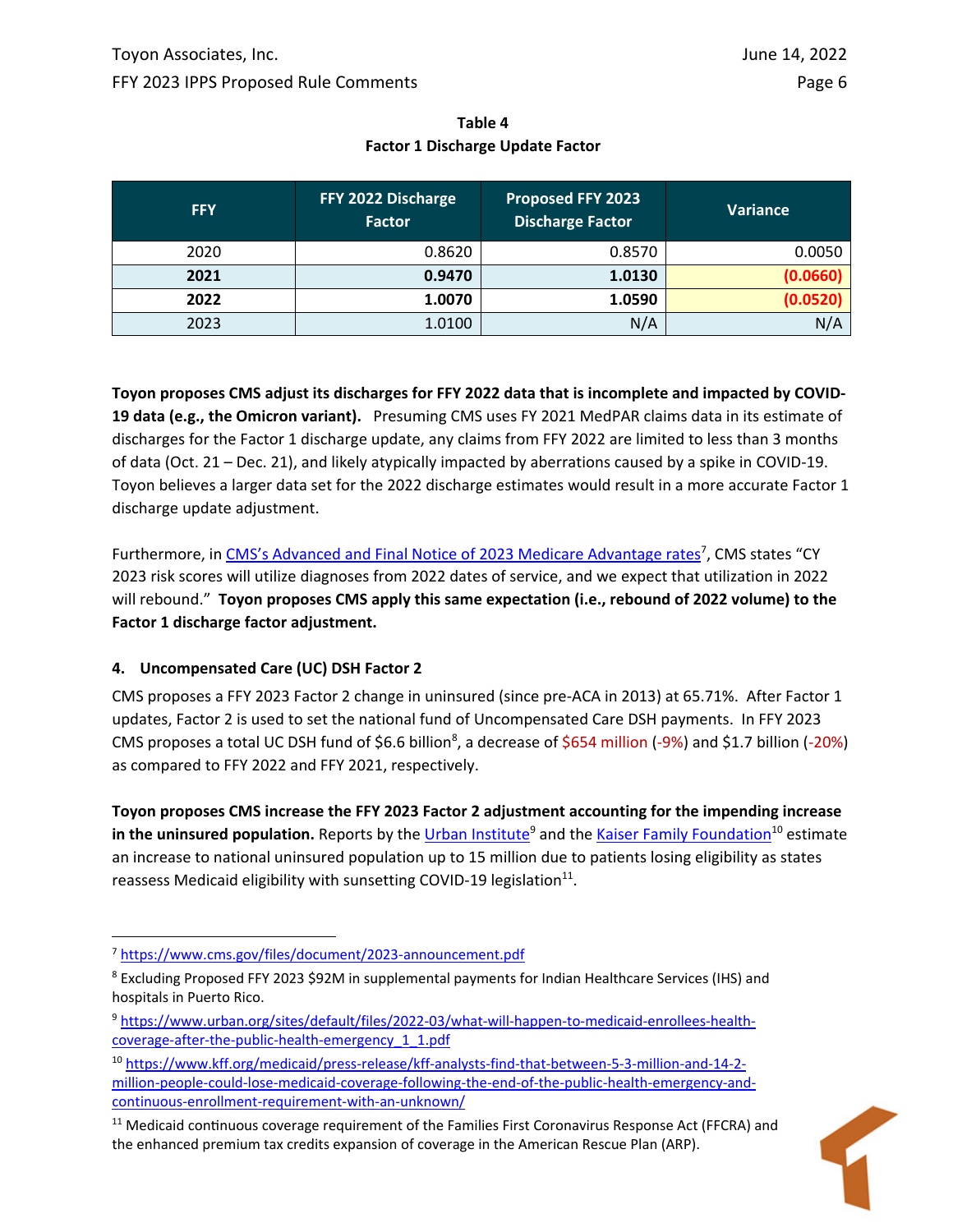## **5. Empirical DSH Section 1115 Waiver Days**

CMS proposes, Medicaid days used for empirical DSH payments are "regarded as eligible" when –

"the patient receives health insurance through a section 1115 demonstration itself or purchase such health insurance with premium assistance authorized by a section 1115 demonstration, where state expenditures may be matched with Title XIX funds."

CMS states allowable days relate to days with insurance coverage under Essential Health Benefits (EHB), if bought with premium assistance, for which the premium assistance is equal to or greater than 90 percent of the cost of the coverage.

**Toyon proposes CMS discuss how CMS and its auditors (i.e., MACs) will ensure days qualify as having "insurance coverage under Essential Health Benefits (EHB), if bought with premium assistance, for** which the premium assistance is equal to or greater than 90 percent of the cost of the coverage."

Toyon proposes CMS and the MACs provide this transparency, so providers understand what is required for cost reporting, and if there are any changes in the current process of determining patients for Medicaid eligibility (i.e., eligibility reports from State Medicaid agencies). Toyon recommends CMS and the MACs communicate any changes in the Medicare empirical DSH calculation clearly (i.e., through cost reporting transmittal) so that providers do not inadvertently report non‐allowable days which may result in large, extrapolated adjustments. Toyon also requests that CMS consider additional costs and resources in changes to the Medicaid eligibility authentication process.

## **6. N95 Respirator Payments**

CMS proposes to reimburse the program share of domestic produced N95 respirators. CMS also asks commenters to provide feedback as to whether these payments should be made on as claims‐based, DRG‐ add‐ons (after 50% purchasing threshold); or as interim bi‐weekly payments.

Toyon thanks CMS for its commitment ensuring hospitals have adequate resources to best provide care to their patients, especially given COVID‐19 and other airborne illnesses. **Toyon proposes CMS reimburse providers for 100% (rather than the Medicare share) of domestic N‐95 respirators.** Other payors are not making a similar investment, and Toyon believes it would best incentivize hospitals to participate in the reporting of this information if 100% of the cost were reimbursed. Toyon recommends CMS works with Congress ensuring proper regulation exists or legislation is enacted to permit the Medicare program reimbursing N95 domestic costs for all payors.

**Toyon proposes CMS clarify how a hospital and auditor would authenticate whether an N95 mask was purchased domestically or internationally.** Toyon recommends the agency consider and limit any burdensome processes that would weigh in a provider's decision to participate in this program (i.e., collecting and producing locations associated with vendor invoices).